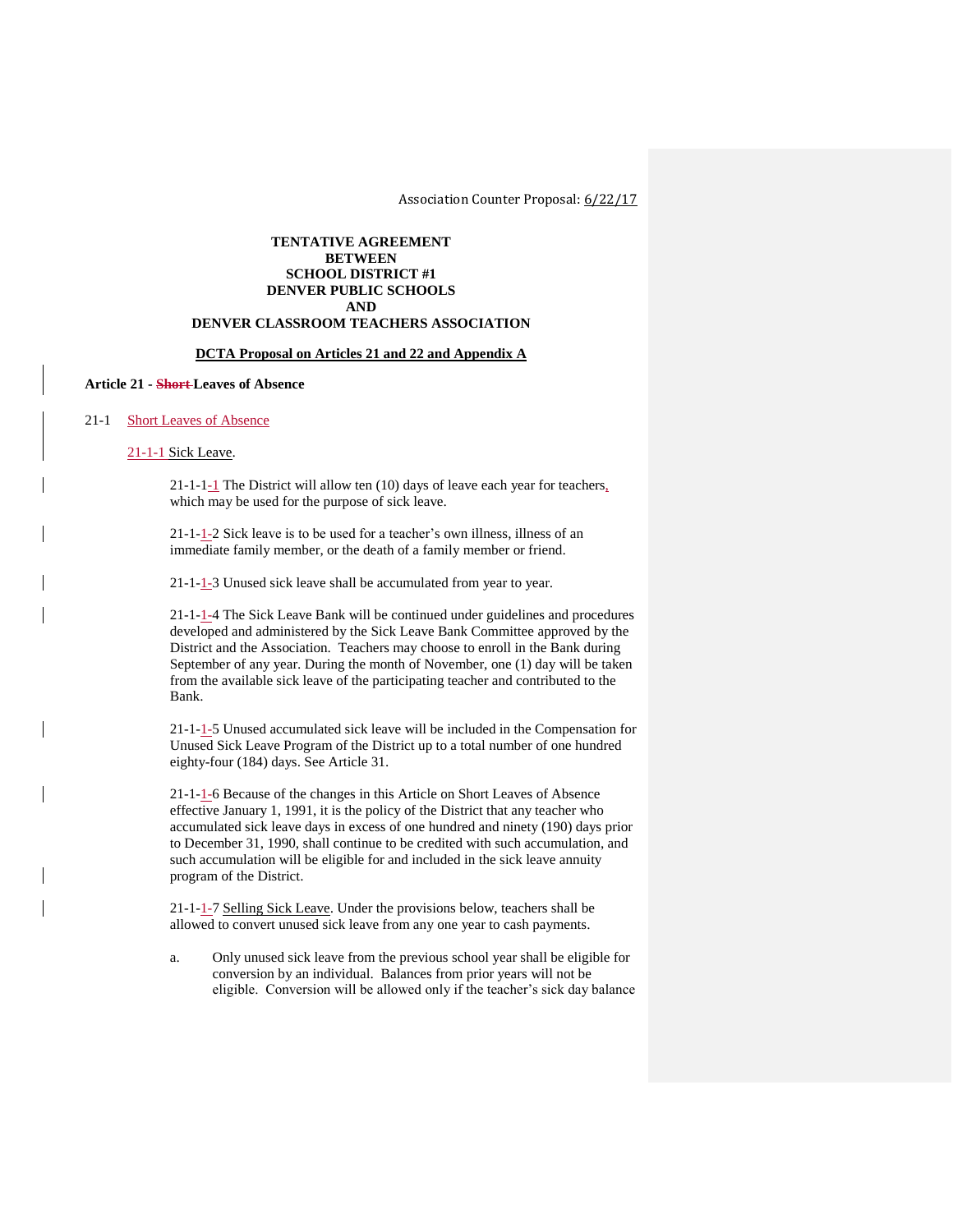will be more than 10 days after the conversion. The calculation of the amount of sick leave that is eligible shall be made after any conversions from personal leave to sick leave have occurred. Conversions from personal leave to sick leave will occur no later than July 1.

- b. The conversion value shall be at the daily substitute teacher's rate as defined in the contract.
- c. The dollar limit on conversion for any teacher shall be 3/181 times his/her annual base salary.
- d. There is an overall limit on conversions equal to the 2002-03 base year expenditures for substitute teachers minus the expenditures for the year in question. Both expenditures from the substitute teacher pool and for substitutes paid from the Long-Term Leave pool shall be counted. The calculation shall include an adjustment to the base year for changes in the rate of substitute teacher pay subsequent to the base year.
- e. In the event that teacher requests for sick leave conversions exceed the limit in (d) above, the requests for conversion shall be prorated. Teachers will get a share of the available days proportional to their share of the requested days.
- f. Teachers shall file a request with the benefits office for conversion on or before June 1 or the end of school whichever is later of each year. The benefits office shall obtain the overall expenditure limit from the budget office and allocate amounts to each request in accord with the provisions above. The payments shall be made in the August paycheck. Teachers may elect to redirect the payment into a 403(b), a 457, or other approved plans subject to the rules of those plans.

#### 21-1-2 Personal Leave.

21-1-2-1 Teachers will have up to four (4) days per year of personal leave.

21-1-2-2 It is intended that personal leave will be available only for reasons of hardship or other pressing or emergency need, and not merely for personal convenience. Unused personal leave will be accumulated from year to year as sick leave.

21-1-2-3 Personal leave may not be used to extend a period of school intermission or used in conjunction with the observance of a Federal Holiday.

## 21-1-3 Legal Proceedings Leave.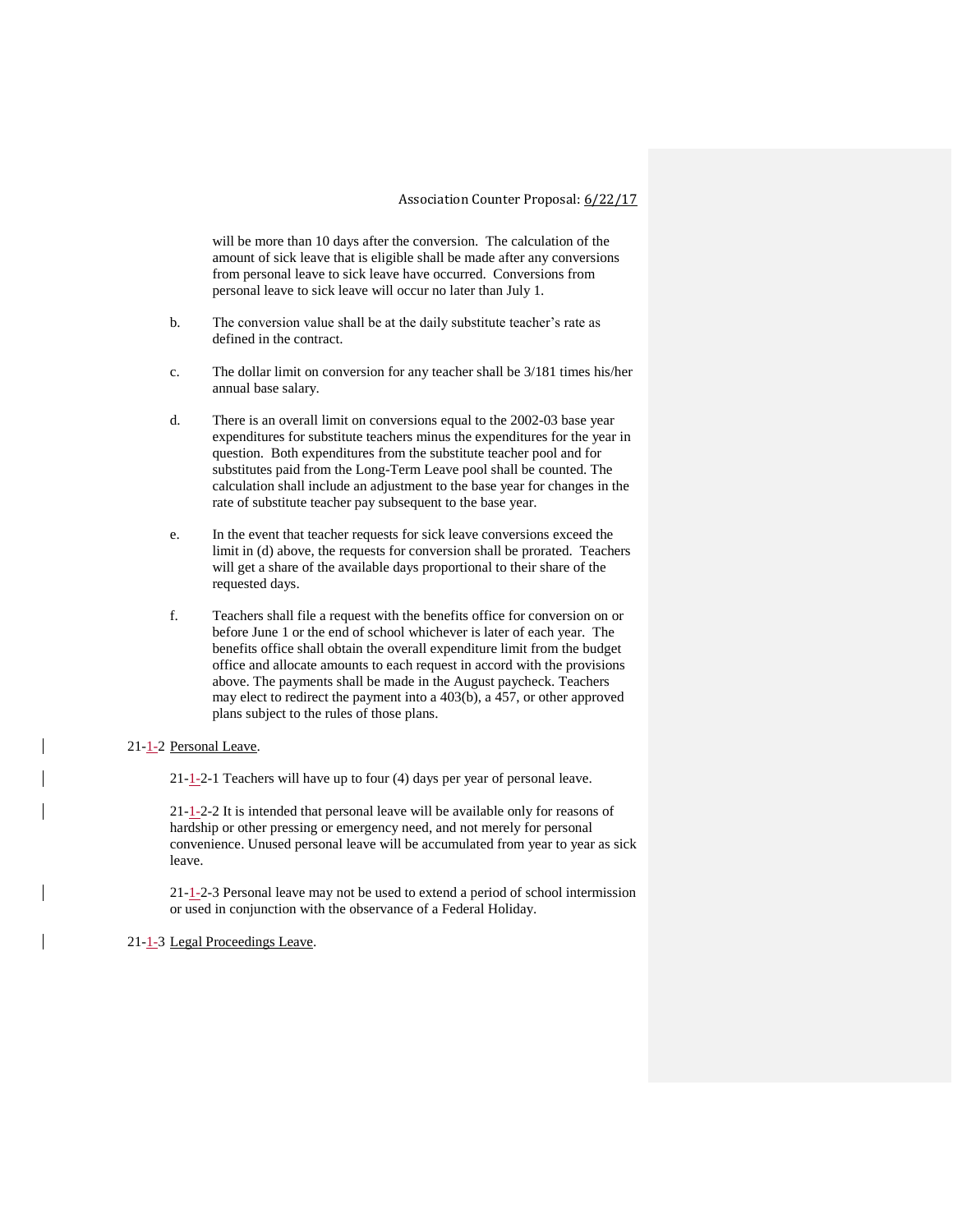21-1-3-1 Teachers shall be granted leave time necessary to make appearances in any legal proceedings connected with the teacher's employment. The teacher shall be required to present the subpoena or summons to verify the teacher's need for absence.

## 21-1-4 Additional Leave Restrictions.

21-1-4-1 Use of personal leaves may be restricted or denied by the District when an adequate supply of substitute teachers is not available.

21-1-4-2 To maximize continuity of instruction, personal leaves will not be granted during the first four (4) or last four (4) weeks of the school year except for urgent, documented reasons.

21-1-4-3 Application for leave for purposes other than sick leave shall be submitted in the District's electronic system, SmartFind, to the principal on a District approved form at leastve five (5) working days in advance, except in case of emergency. For any days other than sick days, the SmartFind system will notify the principal and request approval/denial of the leave.

21-5 Professional Leave. Teachers shall apply for professional leave days using a procedure established by the principal. This procedure shall be presented by the principal to the faculty every year. The principal will make every effort to distribute the days fairly among the faculty.

### **Article 2221-2 - Extended Other Leaves of Absence**

22-21 All other leaves of absence will be set forth in Appendix A.

Unpaid leaves. Teachers will be granted the following extended leaves of absence according to the provisions set forth in Appendix B:

- (1) Association activities leave
- (2) ACTION, VISTA or Peace Corps
- (3) military
- (4) maternity, paternity, and adoption
- (5) family illness
- extended personal illness
- (7) elective office
- (8) travel/study or research

**Formatted:** Indent: First line: 0"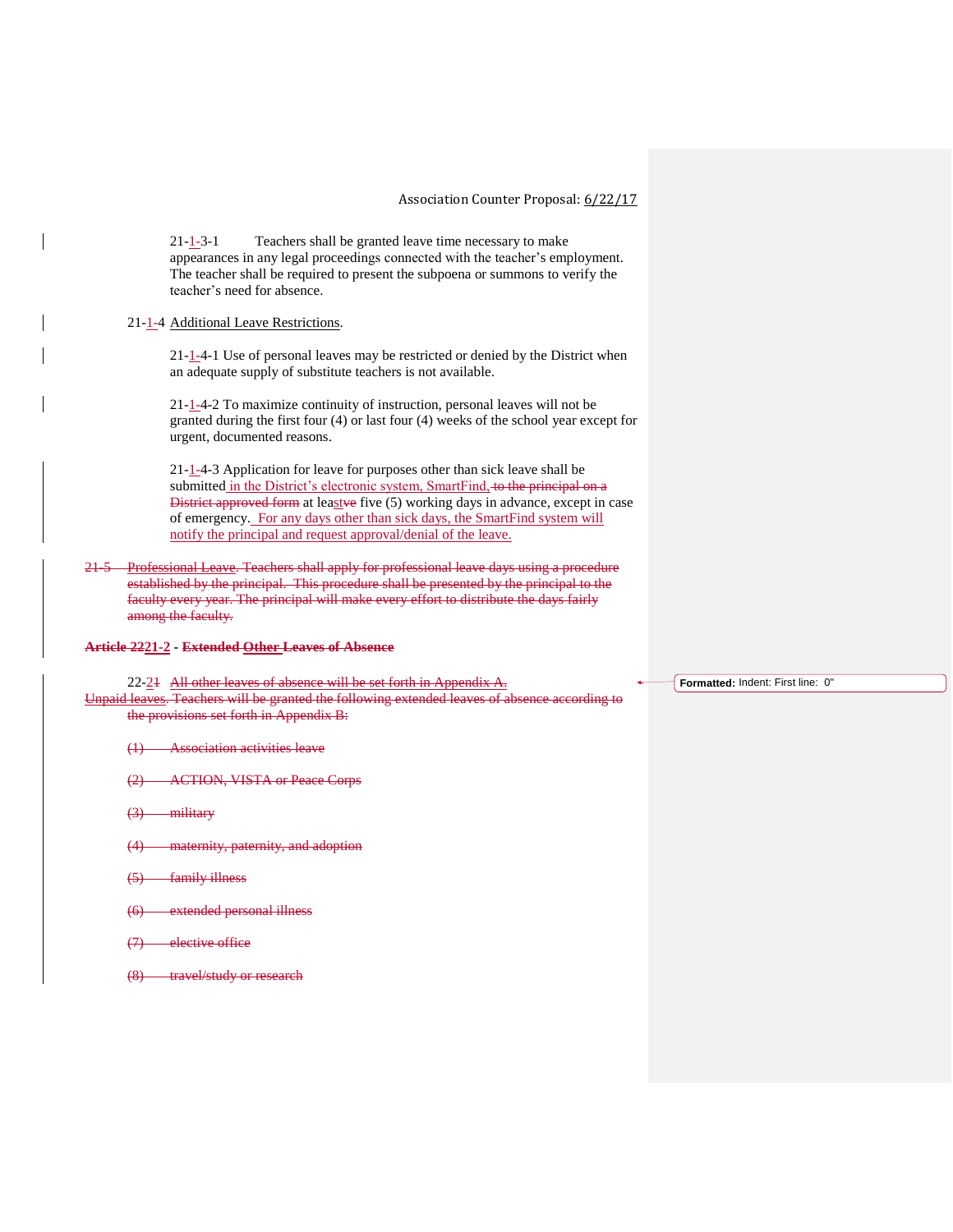Association Counter Proposal: 6/22/17

(9) oversee dependent schools

(10) general leave

(11) corporate internship

Paid Leave. Teachers will be granted the following extended leaves of absence according to the provisions set forth in Appendix B:

(1) sabbatical leave

(2) vocational education proficiency leave

These leaves may be paid. Refer to Appendix B. Short-term disability leave (formerly "Restoration of Health Leave") will no longer be available, effective September 1, 2003. Refer to Appendix B, 7 – Extended Personal Illness Leave and Coverage by Long Term Disability Insurance.

22-23 Applying for Leaves. Teachers requesting extended leaves of absence should apply by the date established to the Department of Human Resources. The Department of Human Resources will research availability of teachers, impact of the educational program, legal and regulatory requirements, and impact on the District budget to determine if leaves may be granted. Requests for emergency leaves are accepted.

## **APPENDIX A: Extended Leaves Of Absence [Track changes are from language agreed to in 2012-15 Supplement.]**

Medical Leaves of Absence

21-2-1Certain teachers are eligible for benefits under the Family and Medical Leave Act (FMLA). An employee who is taking FMLA leave because of the employee's own serious health condition or the serious health condition of a family member must use all paid sick, personal and vacation leave (in that order) prior to being eligible for unpaid leave. Paid leave runs concurrently with and does not extend the duration of the leave.

21-2-1The District shall at the time of approving the teacher's request for such leave, give the teacher written notice specifying which portion of such leave will be designated as FMLA leave. Other provisions of FMLA and District policy may apply to the FMLA portion of the leave. Please see Board of Education Policy GBGF- Family and Medical Leave for more information on district FMLA policy.

Available Medical Leave Types:

1. Maternity, Paternity and Adoption Leave.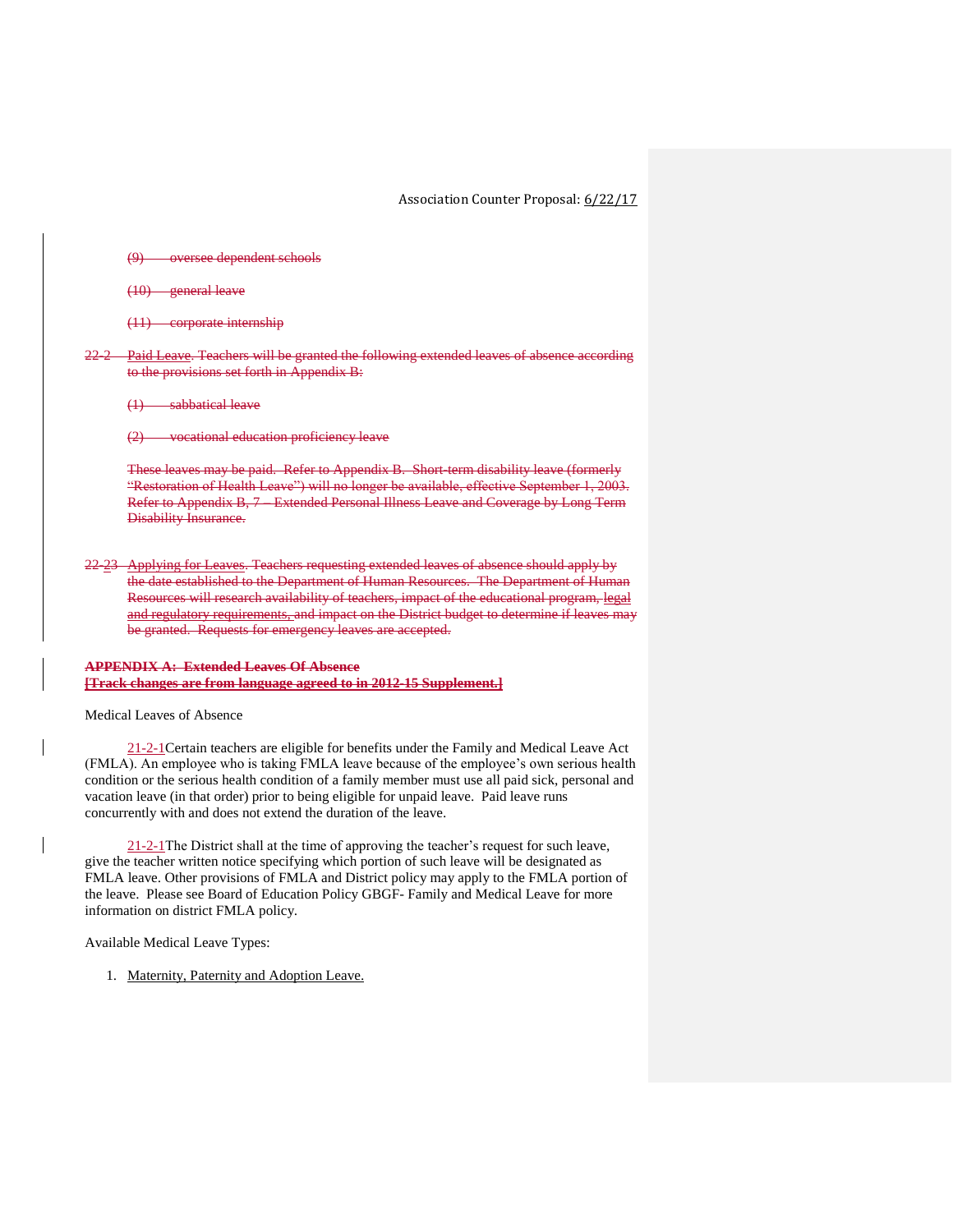All teachers employed half-time or more will be (provided all eligibility requirements are met) granted maternity, paternity and/or adoption leave for up to one (1) year, without pay or increment, when requested in writing.

- a. Maternity, paternity, and adoption leave shall be fully paid leave during the first twelve (12) weeks, and unpaid for the remainder
- a.b.A request for maternity, paternity or adoption leave must be presented to the District at least thirty (30) days prior to the date on which the requested leave will commence. Exceptions will be made in the event of unforeseen medical complications.
- The period of probation for a teacher will be extended in accordance with the length of leave of absence pursuant to the Colorado Revised Statutes 22-63-203.
- c. The teacher will remain as part of their school staff while on leave. To the extent the vacated position requires a replacement, it will be posted and filled using a placeholder or a long-term substitute. , eligible for mutual consent, for the remainder of the semester or school year unless the teacher indicates he/she will return within 90 school days, in which case the position will be filled on a temporary basis until the regular teacher returns. In no case will the teacher's position with the district be held for more than one (1) year.

#### 2. Family Illness Leave.

A leave of absence of up to one (1) year, without pay or increment, will be granted to teachers (provided all eligibility requirements are met) for the purpose of caring for a sick member of the teacher's immediate family, as defined under the Family and Medical Leave Act (FMLA), who is suffering from a serious medical condition. The teacher will remain as part of their school staff while on leave. To the extent the vacated position requires a replacement, it will be posted and filled using a placeholder or a long-term substitute, eligible for mutual consent, for the remainder of the semester or school year. <del>, unless the teacher indicates he/she will return within 90 school</del> days, in which case the position will be filled on a temporary basis until the regular teacher returns. In no case will the teacher's position with the district be held for more than (one) 1 year. The period of probation for a teacher will be extended in accordance with the length of leave of absence pursuant to the Colorado Revised Statutes, 22-63-203.

#### 3. Extended Personal Illness Leave.

Any teacher who suffers from a serious medical condition and such condition extends beyond accumulated sick leave allowable, will be granted a leave (provided all eligibility requirements are met) of absence of up to one (1) year without pay or increment.

- a. Request for such leave must be accompanied by a statement from an attending physician that such leave is medically necessary.
- b. Request for such leave must also be approved by the Department of Human Resources. An external consultant may be used, but the District will make the final decision.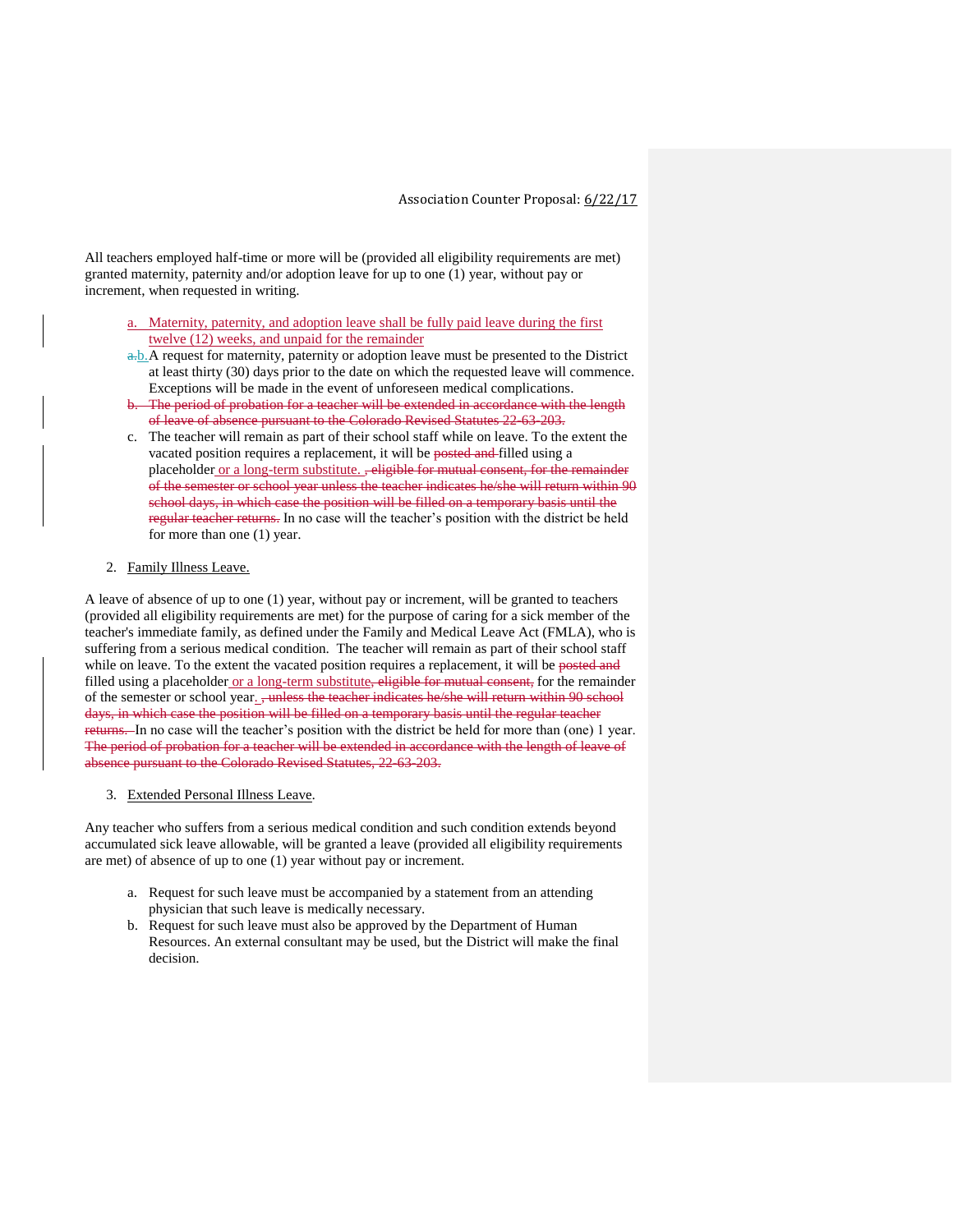- c. The teacher will remain as part of their school staff while on leave. The vacated position will be posted and filled using a placeholder or a long-term substitute, eligible for mutual consent for the remainder of the semester or school year, unless the teacher indicates he/she will return within 90 school days, in which case the position will be filled on a temporary basis until the regular teacher returns. In no case will the teacher's position with the district be held for more than one (1) year. The period of probation for a teacher will be extended in accordance with the length of leave of absence pursuant to the Colorado Revised Statutes 22-63-203.
- 4. Extended Personal Illness Leave and Coverage by Short and Long-Term Disability Insurance.
	- a. Short-term disability insurance is available to certain members of Colorado PERA. Certain rules & restrictions apply. See [www.copera.org](http://www.copera.org/) for more information.
	- b. Long-Term Disability is available through Denver Public Schools to a full-time contract employee or long-term substitute teacher assigned to a vacant position with an expected duration of at least 16 days.
		- i. Eligibility waiting period: Full time employees are eligible for this benefit upon completion of three months of continuous service. Additionally, you must be off work due to disability for 3 months before payments begin (if approved). See [http://hr.dpsk12.org/health\\_leaves](http://hr.dpsk12.org/health_leaves) to review the Long term disability insurance handbook.
		- ii. Employees approved for short or long-term disability insurance will need to do so concurrently with FMLA and/or an extended personal illness leave as described in item 3 above. In no case will a teacher's position with the district be held for more than one (1) year.

#### 21-3 Non-Medical Leaves of Absence

Certain leaves for non-medical reasons are available to eligible employees upon request and approval from the Department of Human Resources.

21-3-1Non-Medical Leave Types:

121-3-1-1. Association Activities Leave. The District agrees that up to three (3) teachers designated by the Association may, upon request, be granted a leave of absence for the duration of their term, without pay, for the purpose of engaging in Association activities, local, state, or national.

- a. Upon return from such leave, a teacher will be considered as if actively employed by the District during the leave, and will be placed on the salary schedule at the level the teacher would have achieved if the teacher had remained actively employed during the period of absence.
- b. When teachers indicate in writing, at the time of application for leave, that it is their desire, every reasonable effort will be made to return them to their

**Commented [A1]:** Needs new link.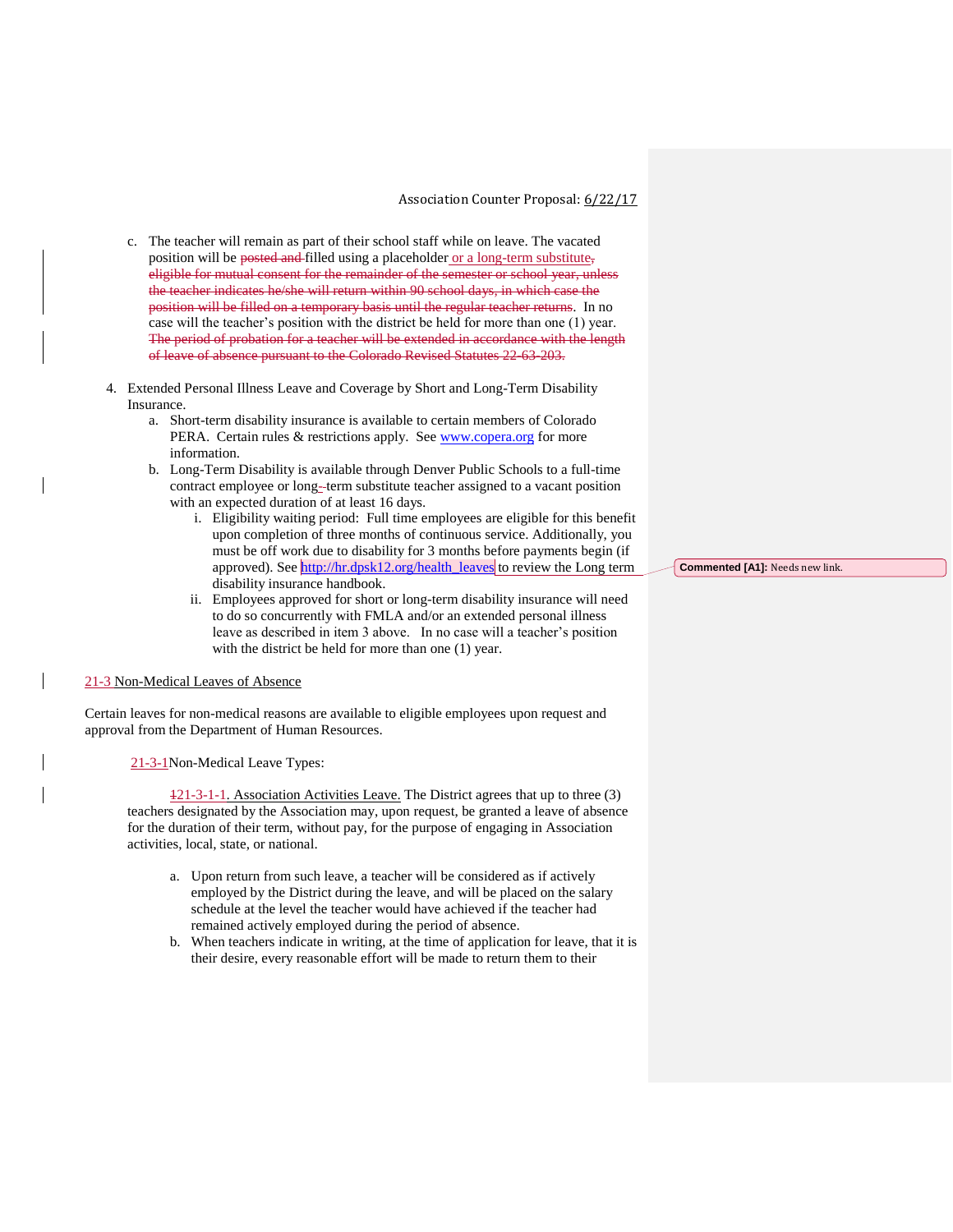vacated assignment. This provision applies only when leave is for up to one (1) full school year.

## 221-3-1-2. Military Leave.

Leave for military personnel will be handled in accordance with The Uniformed Services Employment and Reemployment Rights Act of 1994 (USERRA). As a matter of course the following will apply to all employees utilizing leave under USERRA:

- a. Employees who are inducted into the U.S. Armed Forces or who are reserve members of the U.S. Armed Forces or state militia groups will be granted leaves of absence for military service, training or other obligations in compliance with state and federal laws.
- b. These employees may use accrued vacation leave but are not required to do so.
- c. At the conclusion of the leave, employees generally have the right to return to the same position held prior to the leave or to positions with equivalent seniority, pay and benefits.
- d. Employees are requested to notify their supervisors as soon as they are aware of the military obligation. Generally, an employee retains a USERRA right to re-employment as long as the individual's cumulative length of military service does not exceed five years.
- e. Questions regarding military leave policy, applicable state and federal laws and continuation of benefits should contact Human Resources. Additional information can also be found at: <http://www.dol.gov/elaws/vets/userra/mainmenu.asp>

#### 321-3-1-3. General Leave

General leave of absence may be granted to a non-probationary teacher  $\frac{1}{10}$  as defined in Article 1-1, without pay, increment, or benefits when such teacher identifies circumstances, which may require an extended absence from the District.

- a. A reasonable basis for general leave not covered by other leave of absence provisions must be provided during the time of application. Reasons for a general leave of absence could include the following:
	- Elective Office Leave
	- Travel, Study or Research Leave
	- Corporate Internship Leave
	- \*Overseas Dependent Schools Leave: Upon return, the teacher shall be placed on the appropriate step of the salary schedule as though the teacher had remained actively employed during the period of absence.
	- ACTION Programs Leave (Peace Corps, Vista, etc.) Upon return from such leave, a teacher will be placed on the salary schedule at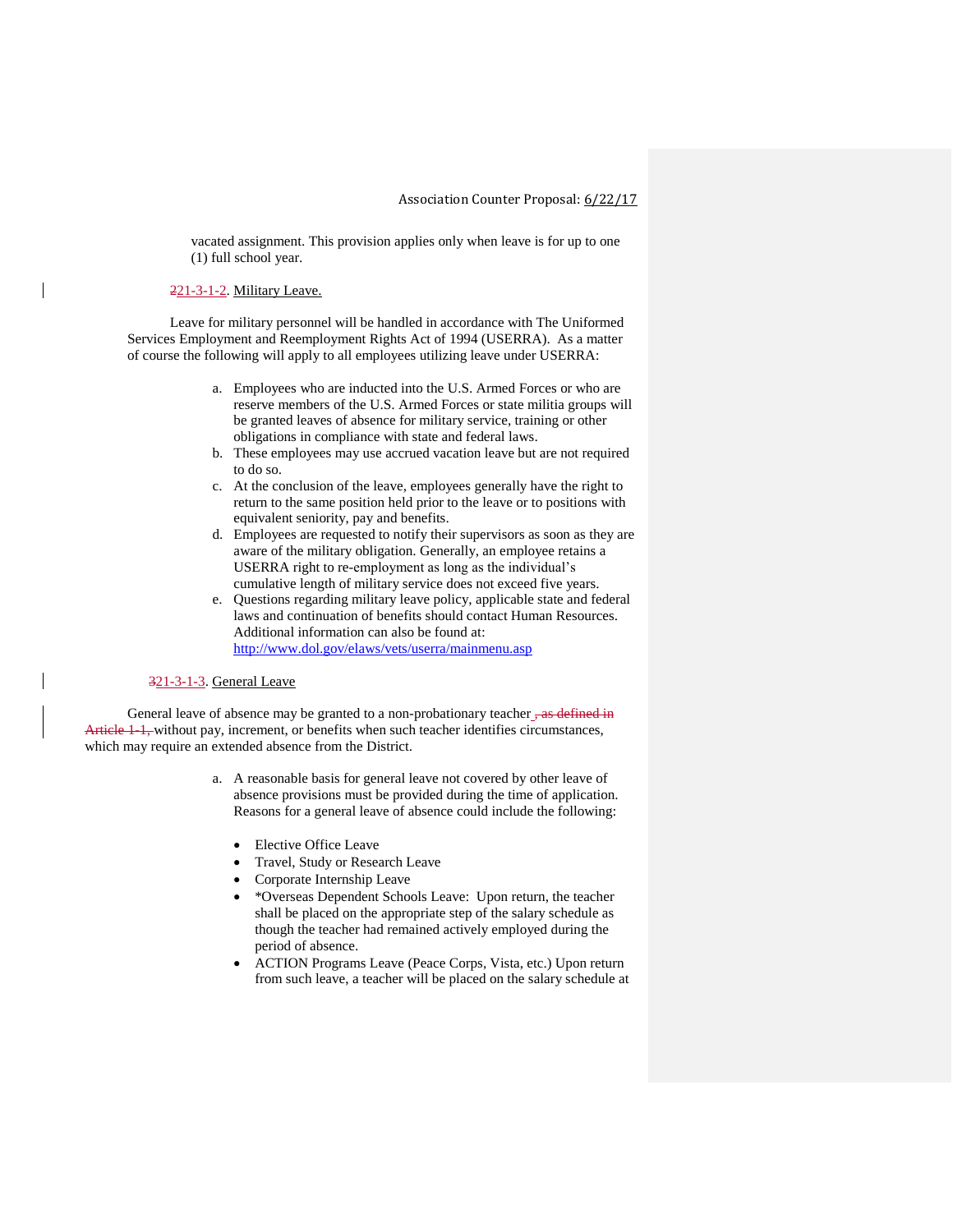the level the teacher would have achieved had the teacher remained actively employed during the period of absence

- b. Applications for general leave of absence must be filed by the date established by the Department of Human Resources for making such application, except in case of extreme emergency.
- c. General leave of absence will be for one (1) semester or one (1) year. Return from such leave can be only at the beginning of a semester.
- d. The teacher will remain as part of their school staff while on leave. The vacated position will be posted and filled using a placeholder or a long-term substitute, eligible for mutual consent, for the remainder of the semester or school year( $\epsilon$ )., unless the teacher indicates he/she will return within 90 school days, in which case the position will be filled on a temporary basis until the regular teacher returns. In no case will the teacher's position be held for more than one school year.
- e. Time spent on a general leave of absence will not be accredited for seniority purposes with the exception of action programs and overseas dependent school leave.

21-4 Additional Extended Leave Conditions.

21-4-1The following conditions shall apply to all extended leaves of absence:

a. All requests for extended leaves of absence will be applied for and granted in writing through the Department of Human Resources.

b. The time spent on extended leaves of absence shall not be counted towards the requisite probationary period for obtaining non-probationary teacher status.

c. No combination of leaves of absence shall exceed one (1) year.

d. Teachers shall continue to accrue seniority in the District while on approved extended leaves, except that seniority shall not accrue while a teacher is on general leave.

e. Except to the extent required pursuant to the Family and Medical Leave Act (FMLA), employee benefits will not be provided to a teacher while on an unpaid extended leave of absence.